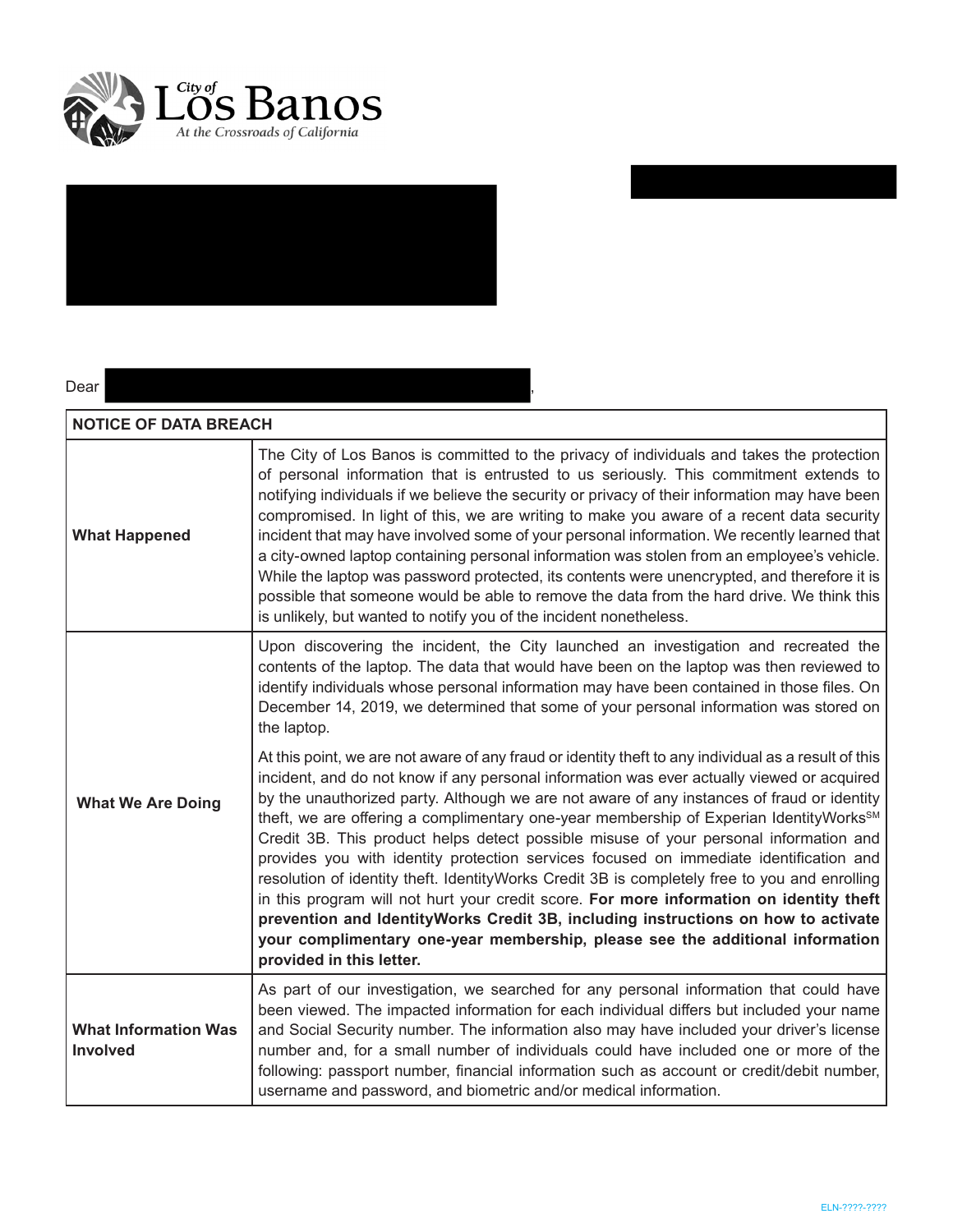| <b>What You Can Do</b>                       | As a precautionary measure, we recommend that you remain vigilant to protect against<br>potential fraud and/or identity theft by, among other things, reviewing your account statements<br>and monitoring credit reports closely. If you detect any suspicious activity on an account,<br>you should promptly notify the financial institution or company with which the account<br>is maintained. You should also promptly report any fraudulent activity or any suspected<br>incidents of identity theft to proper law enforcement authorities, including the police and your<br>state's attorney general, as well as the Federal Trade Commission ("FTC").                                                                                                                                                                                                                                                                                                                                                    |                                                                                                           |                                                                                                         |  |
|----------------------------------------------|------------------------------------------------------------------------------------------------------------------------------------------------------------------------------------------------------------------------------------------------------------------------------------------------------------------------------------------------------------------------------------------------------------------------------------------------------------------------------------------------------------------------------------------------------------------------------------------------------------------------------------------------------------------------------------------------------------------------------------------------------------------------------------------------------------------------------------------------------------------------------------------------------------------------------------------------------------------------------------------------------------------|-----------------------------------------------------------------------------------------------------------|---------------------------------------------------------------------------------------------------------|--|
| <b>Other Important</b><br><b>Information</b> | You may wish to review the tips provided by the FTC on fraud alerts, security/credit freezes<br>and steps to you can take to avoid identity theft. For more information and to contact the<br>FTC, please visit www.ftc.gov/idtheft or call 1-877-ID-THEFT (1-877-438-4338). You may<br>also contact the FTC at: Federal Trade Commission, 600 Pennsylvania Avenue, NW,<br>Washington, DC 20580.                                                                                                                                                                                                                                                                                                                                                                                                                                                                                                                                                                                                                 |                                                                                                           |                                                                                                         |  |
|                                              | Credit Reports: You may obtain a free copy of your credit report once every 12 months from<br>each of the three national credit reporting agencies by visiting http://www.annualcreditreport.<br>com, by calling toll free 1-877-322-8228, or by completing an Annual Credit Report Request<br>Form and mail-ing it to Annual Credit Report Request Service, P.O. Box 105281, Atlanta,<br>GA 30348. You can print a copy of the request form at https://www.annualcreditreport.com/<br>cra/requestformfinal.pdf.                                                                                                                                                                                                                                                                                                                                                                                                                                                                                                 |                                                                                                           |                                                                                                         |  |
|                                              | Alternatively, you may elect to purchase a copy of your credit report by contacting one of<br>the three national credit reporting agencies. Contact information for the three national credit<br>reporting agencies for the purpose of requesting a copy of your credit report or for general<br>inquiries, including obtaining information about fraud alerts and placing a security freeze on<br>your credit files, is as follows:                                                                                                                                                                                                                                                                                                                                                                                                                                                                                                                                                                             |                                                                                                           |                                                                                                         |  |
|                                              | Equifax<br>1-800-349-9960<br>www.equifax.com<br>P.O. Box 105788<br>Atlanta, GA 30348                                                                                                                                                                                                                                                                                                                                                                                                                                                                                                                                                                                                                                                                                                                                                                                                                                                                                                                             | Experian<br>1-888-397-3742<br>www.experian.com<br>P.O. Box 9554<br>Allen, TX 75013                        | TransUnion<br>1-888-909-8872<br>www.transunion.com<br>P.O. Box 2000<br>Chester, PA 19022                |  |
|                                              | <b>Fraud Alerts:</b> You may want to consider placing a fraud alert on your credit report. An<br>initial fraud alert is free and will stay on your credit file for at least one year. The alert<br>informs creditors of possible fraudulent activity within your report and requests that the<br>creditor contact you prior to establishing any new accounts in your name. To place a fraud<br>alert on your credit report, contact any of the three national credit reporting agencies<br>using the contact information listed above. Additional information is available at http://<br>www.annualcreditreport.com.                                                                                                                                                                                                                                                                                                                                                                                             |                                                                                                           |                                                                                                         |  |
|                                              | <b>Credit and Security Freezes:</b> You may have the right to place a credit freeze, also known<br>as a security freeze, on your credit file, so that no new credit can be opened in your name<br>without the use of a PIN number that is issued to you when you initiate the freeze. A credit<br>freeze is designed to prevent potential credit grantors from accessing your credit report<br>without your consent. If you place a credit freeze, potential creditors and other third parties<br>will not be able to get access to your credit report unless you temporarily lift the freeze.<br>Therefore, using a credit freeze may delay your ability to obtain credit. Unlike a fraud alert,<br>you must separately place a credit freeze on your credit file at each credit reporting company.<br>Since the instructions for how to establish a credit freeze differ from state to state, please<br>contact the three major credit reporting companies as specified below to find out more<br>information: |                                                                                                           |                                                                                                         |  |
|                                              | <b>Equifax Security Freeze</b><br>1-800-349-9960<br>www.equifax.com<br>P.O. Box 105788<br>Atlanta, GA 30348                                                                                                                                                                                                                                                                                                                                                                                                                                                                                                                                                                                                                                                                                                                                                                                                                                                                                                      | <b>Experian Security Freeze</b><br>1-888-397-3742<br>www.experian.com<br>P.O. Box 9554<br>Allen, TX 75013 | TransUnion Security Freeze<br>1-888-909-8872<br>www.transunion.com<br>P.O. Box 160<br>Woodlyn, PA 19094 |  |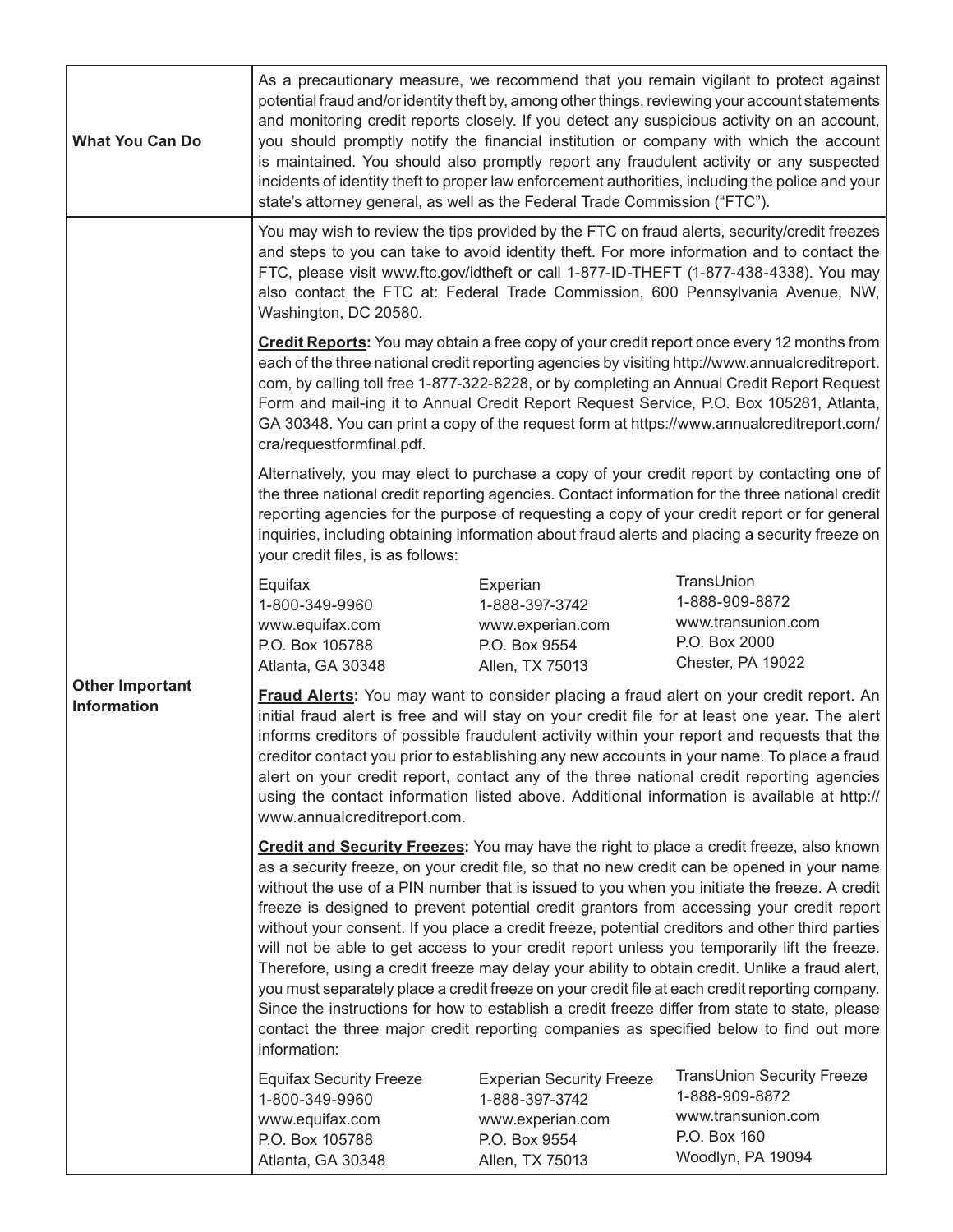|                                              | In order to request a security freeze, you may need to provide the following information:                                                                                                                                                                                                                                                                                                                                                                                                                                                                                                                                                                                                                                                                                                   |  |
|----------------------------------------------|---------------------------------------------------------------------------------------------------------------------------------------------------------------------------------------------------------------------------------------------------------------------------------------------------------------------------------------------------------------------------------------------------------------------------------------------------------------------------------------------------------------------------------------------------------------------------------------------------------------------------------------------------------------------------------------------------------------------------------------------------------------------------------------------|--|
| <b>Other Important</b><br><b>Information</b> | 1. Your full name (including middle initial as well as Jr., Sr., II, III, etc.);                                                                                                                                                                                                                                                                                                                                                                                                                                                                                                                                                                                                                                                                                                            |  |
|                                              | 2. Social Security Number;                                                                                                                                                                                                                                                                                                                                                                                                                                                                                                                                                                                                                                                                                                                                                                  |  |
|                                              | 3. Date of birth;                                                                                                                                                                                                                                                                                                                                                                                                                                                                                                                                                                                                                                                                                                                                                                           |  |
|                                              | 4. If you have moved in the past five (5) years, provide the addresses where you have<br>lived over the prior five years;                                                                                                                                                                                                                                                                                                                                                                                                                                                                                                                                                                                                                                                                   |  |
|                                              | 5. Proof of current address such as a current utility bill or telephone bill;                                                                                                                                                                                                                                                                                                                                                                                                                                                                                                                                                                                                                                                                                                               |  |
|                                              | 6. A legible photocopy of a government issued identification card (state driver's license or<br>ID card, military identification, etc.);                                                                                                                                                                                                                                                                                                                                                                                                                                                                                                                                                                                                                                                    |  |
|                                              | 7. If you are a victim of identity theft, include a copy of either the police report, investigative<br>report, or complaint to a law enforcement agency concerning identity theft.                                                                                                                                                                                                                                                                                                                                                                                                                                                                                                                                                                                                          |  |
|                                              | The credit reporting agencies have three (3) business days after receiving your request to<br>place a security freeze on your credit report. The credit bureaus must also send written<br>confirmation to you within five (5) business days and provide you with a unique personal<br>identification number (PIN) or password, or both that can be used by you to authorize the<br>removal or lifting of the security freeze.                                                                                                                                                                                                                                                                                                                                                               |  |
|                                              | To remove the security freeze or lift the freeze in order to allow a specific entity or individual<br>access to your credit report, you must call or send a written request to the credit reporting<br>agencies by mail and include proper identification (name, address, and social security number)<br>and the PIN number or password provided to you when you placed the security freeze as well<br>as the identities of those entities or individuals you would like to receive your credit report or<br>the specific period of time you want the credit report available. The credit reporting agencies<br>have up to three (3) business days after receiving your request to remove or lift the security<br>freeze for those identified entities or for the specified period of time. |  |
|                                              | If you do not have internet access but would like to learn more about how to place a<br>security freeze on your credit report, contact the California Attorney General's Office at<br>(916) 445-9555.                                                                                                                                                                                                                                                                                                                                                                                                                                                                                                                                                                                       |  |
|                                              | Individuals interacting with credit reporting agencies have rights under the Fair Credit<br>Reporting Act. We encourage you to review your rights under the Fair Credit Reporting Act<br>by visiting www.consumerfinance.gov/f/201504 cfpb summary your-rights-under-fcra.<br>pdf, or by requesting information in writing from the Consumer Response Center, Room<br>130-A, Federal Trade Commis-sion, 600 Pennsylvania Ave. NW, Washington, DC 20580.                                                                                                                                                                                                                                                                                                                                     |  |
|                                              | <b>Maryland Residents:</b> Maryland residents can contact the Office of the Attorney General<br>to obtain information about steps you can take to avoid identity theft from the Maryland<br>Attorney General's office at: Office of the Attorney General, 200 St. Paul Place, Baltimore,<br>MD 21202, (888) 743-0023, http://www.marylandattorneygeneral.gov/.                                                                                                                                                                                                                                                                                                                                                                                                                              |  |
|                                              | This notification was not delayed as a result of a law enforcement investigation.                                                                                                                                                                                                                                                                                                                                                                                                                                                                                                                                                                                                                                                                                                           |  |
| <b>For More Information</b>                  | For further information and assistance, please call<br>from 8:00 a.m. to 5:30<br>p.m. CST, Monday through Friday.                                                                                                                                                                                                                                                                                                                                                                                                                                                                                                                                                                                                                                                                           |  |

We value the trust you place in us to protect the privacy and security of your information, and we apologize for any inconvenience or concern that this incident may cause you.

Sincerely,

Alex Terrazas City Manager